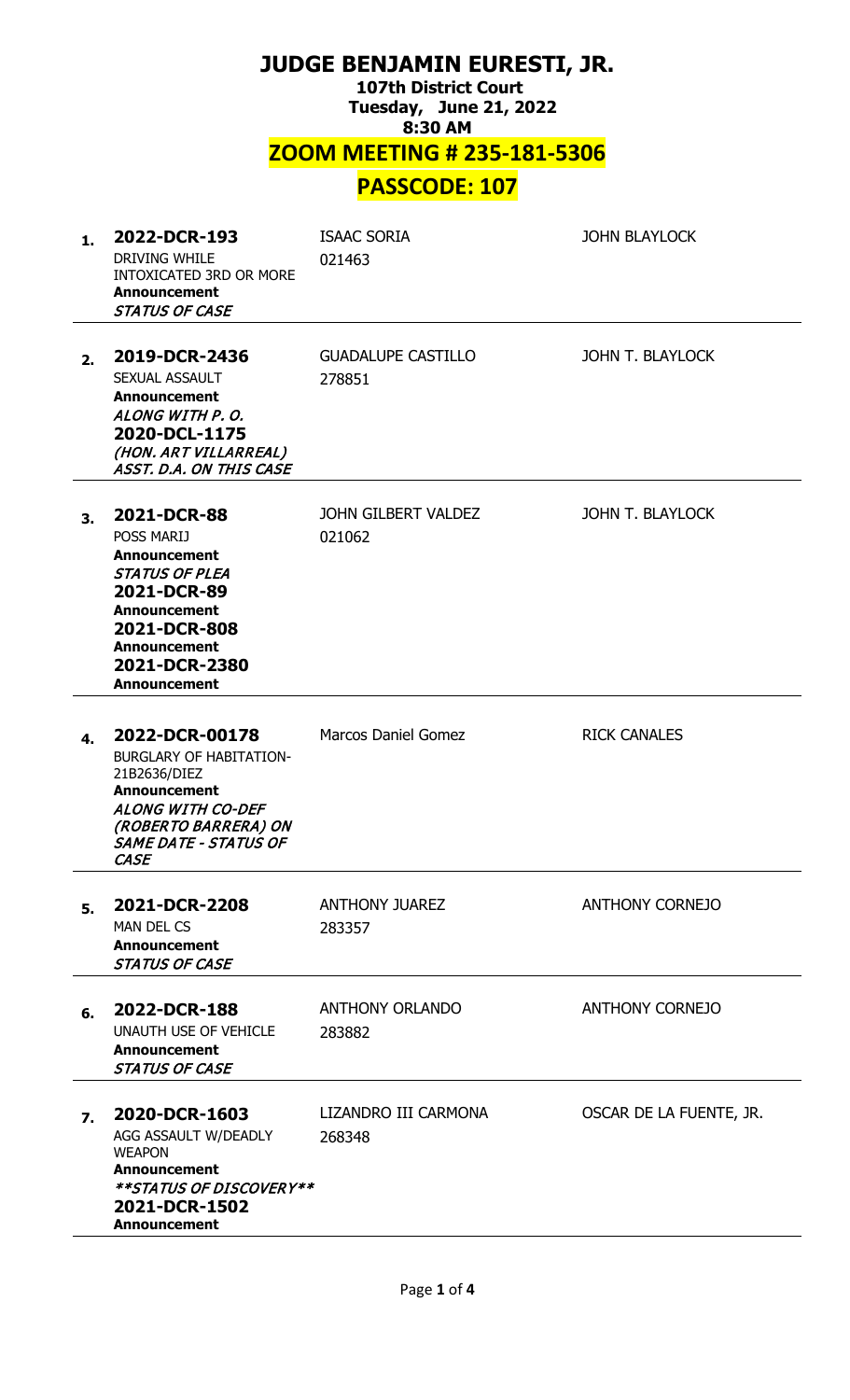| 8. | 2021-DCR-1267<br>ABANDON ENDANGER CHILD<br>W/INTENT TO RETURN<br><b>Announcement</b><br><b>STATUS OF PTD CONTRACT</b>                                                                                                                                                                                                                                                                                                     | <b>MARGARITA CARRIZALES</b><br>231456    | ABEL DELGADILLO          |
|----|---------------------------------------------------------------------------------------------------------------------------------------------------------------------------------------------------------------------------------------------------------------------------------------------------------------------------------------------------------------------------------------------------------------------------|------------------------------------------|--------------------------|
| 9. | 2022-DCR-183<br>AGG ASSAULT<br>DATE/FAMILY/HOUSE<br>W/WEAPON<br><b>Announcement</b><br><b>STATUS OF DISCOVERY</b>                                                                                                                                                                                                                                                                                                         | SANTOS ISIDRO LOMAS<br>283817            | <b>STUART DIAMOND</b>    |
|    | 10. 2022-DCR-333<br>POSS <sub>CS</sub><br><b>Announcement</b>                                                                                                                                                                                                                                                                                                                                                             | VIOLETA JASMIN CORIA MORATO<br>283996    | RIGOBERTO FLORES, JR.    |
|    | 11. 2022-DCR-332<br>POSS CS<br><b>Announcement</b><br><b>PENDING - LAB REPORTS</b>                                                                                                                                                                                                                                                                                                                                        | ROSA MARIE TRONCOSO<br>284091            | <b>ENRIQUE C. JUAREZ</b> |
|    | 12. 2019-DCR-2212<br><b>BURGLARY OF BUILDING</b><br><b>Motion to Revoke</b><br><i><b>**DEF. HAS CCL CHARGES</b></i><br><b>PENDING - DISPOSITION OF</b><br>THAT CASE WILL DETERMINE<br>THE OUTCOME ON THESE<br><b>MTR'S ***STATUS OF PLEA @</b><br>CCL ** NOTE TO COUNSEL **<br><b>MTR'S IN THIS COURT</b><br><b>PENDING SINCE -April 23,</b><br>2021 without any disposition.<br>2019-DCR-2440<br><b>Motion to Revoke</b> | Angel Ray Gonzalez<br>282092             | <b>EDDIE LUCIO</b>       |
|    | 13. 2020-DCR-297<br><b>FRAUD USE/POSS</b><br><b>IDENTIFYING INFO</b><br><b>Punishment/Sentencing</b>                                                                                                                                                                                                                                                                                                                      | <b>VIRGINIA CANTU MARTINEZ</b><br>062861 | <b>EDDIE LUCIO</b>       |
|    | 14 2022-DCR-325<br><b>POSS MARIJ</b><br><b>Announcement</b><br>STATUS OF CASE                                                                                                                                                                                                                                                                                                                                             | ENRIQUE ALEJANDRO SERRATA                | <b>GABRIELA MARTINEZ</b> |
|    | 15. 2021-DCR-1597<br>AGG ASSAULT W/DEADLY<br><b>WEAPON</b><br><b>Punishment/Sentencing</b>                                                                                                                                                                                                                                                                                                                                | <b>JOE ANTHONY GARCIA</b><br>284513      | <b>CARLOS R MASSO</b>    |
|    | 16. 2021-DCR-2212<br>AGG ASSAULT W/DEADLY<br><b>WEAPON</b><br><b>Announcement</b><br><b>STATUS OF CASE</b>                                                                                                                                                                                                                                                                                                                | Antonio Martinez, III<br>282563          | <b>TORIBIO PALACIOS</b>  |
|    | 17. 2022-DCR-178<br><b>BURGLARY OF HABITATION</b><br><b>Announcement</b><br><b>STATUS OF CASE</b>                                                                                                                                                                                                                                                                                                                         | ROBERTO O BARRERA                        | LEE KENNY PEREZ          |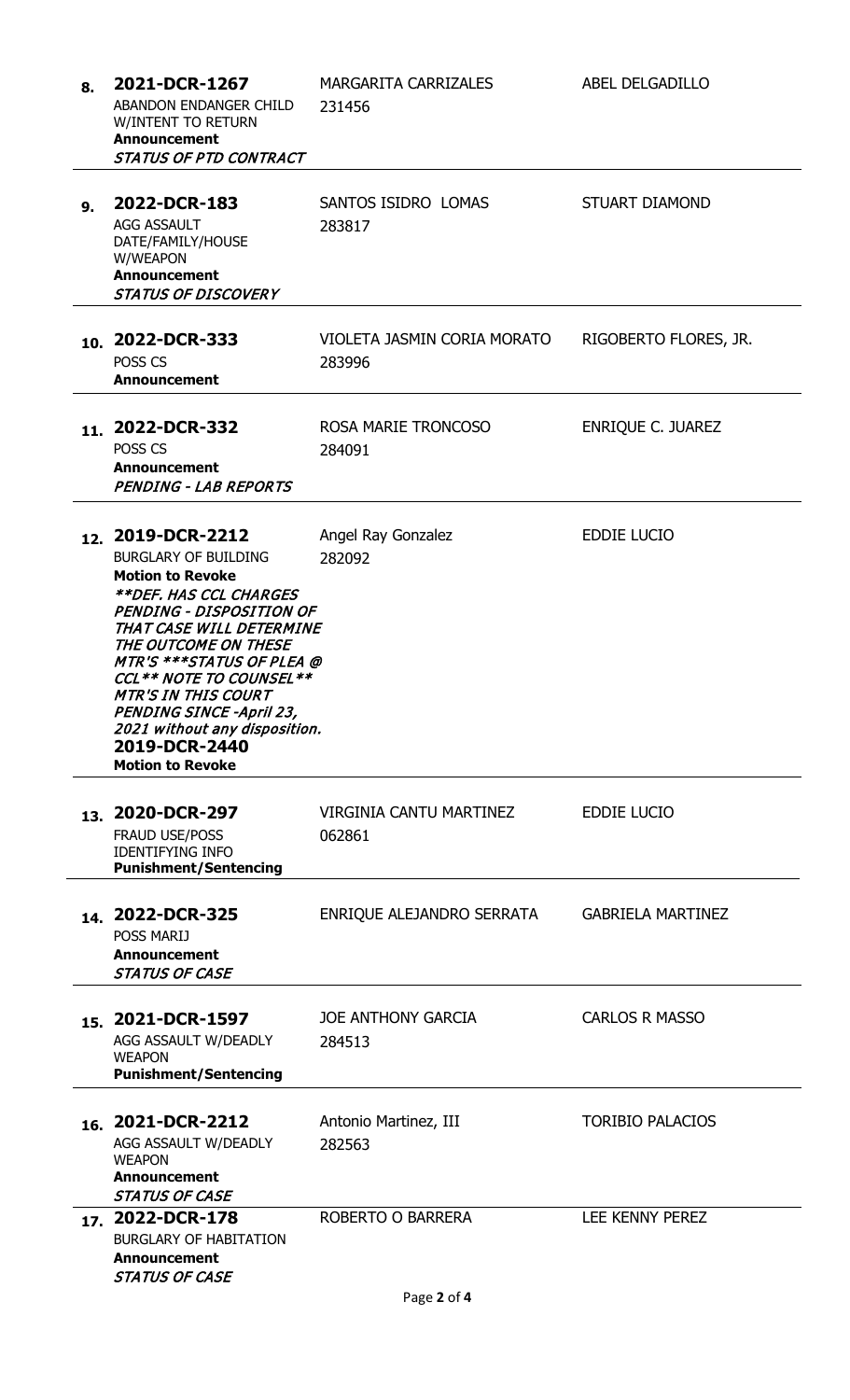| 18. 2021-DCR-01495<br><b>AGG ASSAULT</b><br>DATE/FAMILY/HOUSE<br>W/WEAPON<br><b>Announcement</b><br><b>STATUS OF LOCATING</b><br><b>VICTIM</b> | <b>JOSE ALBERTO CABALLERO</b><br>098974                                                     | <b>NOE ROBLES</b>             |  |  |
|------------------------------------------------------------------------------------------------------------------------------------------------|---------------------------------------------------------------------------------------------|-------------------------------|--|--|
| 19. 2019-DCR-1200<br><b>POSS MARIJ</b><br><b>Motion to Revoke</b><br><b>STATUS OF PLEA</b><br>2022-DCR-473<br><b>Announcement</b>              | <b>IVAN HERNAN MCDONALD</b><br>234002                                                       | <b>SERGIO SANCHEZ</b>         |  |  |
| 20. 2021-DCR-1755<br>AGG SEXUAL ASSAULT CHILD<br><b>Announcement</b><br><b>STATUS OF CASE</b>                                                  | RICARDO ZAMORA<br>152422                                                                    | <b>LOUIS S SOROLA</b>         |  |  |
| 21. 2022-DCR-329<br><b>MAN DEL CS</b><br><b>Announcement</b><br>STATUS OF CASE                                                                 | ALEXIS IVAN BOULERIS<br>129787                                                              | RICHARD E. ZAYAS              |  |  |
| <b>CIVIL &amp; FAMILY DOCKET</b>                                                                                                               |                                                                                             |                               |  |  |
| 22. 2019-DCL-6558<br><b>Announcement</b>                                                                                                       | <b>JOSE ANGEL PAREDES</b><br>VS.                                                            | <b>JORGE A. GREEN</b>         |  |  |
|                                                                                                                                                | MARIA C. MORENO GONZALEZ                                                                    | ROBERTO CANTU, JR.            |  |  |
| 23. 2019-DCL-434<br><b>Bench Trial</b>                                                                                                         | TOYOTA MOTOR CREDIT CORP.<br>VS.<br><b>ORALIA SALINAS</b>                                   | <b>JACOB M. FIGELMAN</b>      |  |  |
| 24. 2022-DCL-01674<br><b>Final Hearing</b><br>Pro Se Waiver Divorce                                                                            | <b>GABRIELA ACEVEDO</b><br>Trevino, Galileah Monserrat<br>VS.<br><b>JOSE MANUEL TREVINO</b> | <b>PRO SE</b>                 |  |  |
|                                                                                                                                                | MAYRA ALEJANDRA MARTIN                                                                      | <b>PRO SE</b>                 |  |  |
| 25. 2022-DCL-1981<br><b>Final Hearing</b><br>Citation served 4/26/22                                                                           | VS.<br><b>CARLOS V SILVA- VILLEGAS</b>                                                      |                               |  |  |
| 26. 2022-DCL-2692<br><b>Protective Order Hearing</b>                                                                                           | THE STATE OF TEXAS AS NEXT<br>FRIEND OF ML11<br>VS.<br><b>JOSE ANGEL GUAJARDO</b>           | <b>BRANDY MICHELLE BAILEY</b> |  |  |
| 27. 2021-DCL-2618<br><b>Show Cause Hearing</b>                                                                                                 | YADIRA YAZMIN GONZALEZ<br>Gonzalez, Yaretzi<br>VS.                                          | NOE D. GARZA, JR.             |  |  |
|                                                                                                                                                | MICHAEL ANTHONY GONZALEZ                                                                    | REYNALDO GARZA III            |  |  |